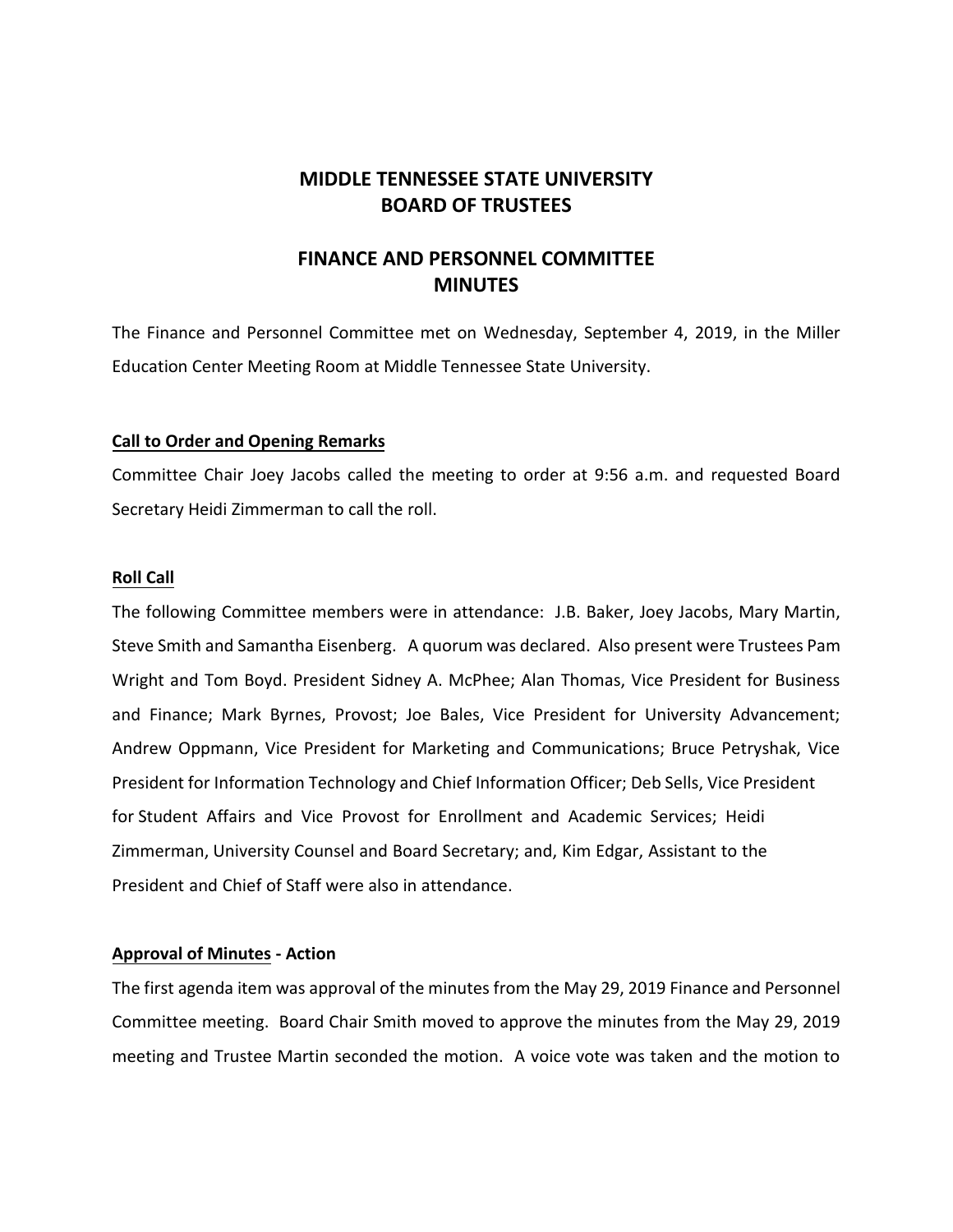approve the minutes from the May 29, 2019 meeting of the Finance and Personnel Committee carried.

#### **Budget Development and Compensation Timelines - Information**

The second agenda item concerned information on the University budget timeline and an update on the employee compensation plan. Mr. Thomas presented a calendar timeline in the meeting materials and discussed what to expect over the next few months in the development of the FY 2020-21 budget. The process starts in August of each year with a request from the Tennessee Higher Education Commission (THEC) for data from the Locally Governed Institutions (LGIs) in the areas of finance, physical facilities, and enrollment. This data is used in the formula funding calculation and other models in determining appropriation amounts. The appropriation recommendations and non-binding tuition and fee guidance range will be issued at the THEC winter meeting in November. The binding fee ranges will be issued after the legislature passes the appropriations bill around the end of April or first of May. Mr. Thomas stated that updates on the budget process and legislative developments will be provided at each of the upcoming Committee meetings.

Mr. Thomas then updated the Committee on the plan for salary increases. The BOT approved a 2% salary pool at the last meeting with 1% of the pool to be used as an across-the- board cost of living allowance, effective July  $1<sup>st</sup>$  for regular employees and August  $1<sup>st</sup>$  for faculty. The final fall enrollment figures will determine if there is any flexibility for adding funding to the remaining 1% pool for market salary adjustments. He stated that a plan will be presented to the Committee at the November meeting with approval by the full Board at the December meeting. Approved market adjustments will be effective January 1, 2020 in accordance with the current market study.

Next, Mr. Thomas provided a brief overview of an Education Advisory Board (EAB) product being explored by the University called Academic Performance Solutions (APS). The purpose of the APS product is to help the University make more efficient budget decisions based on information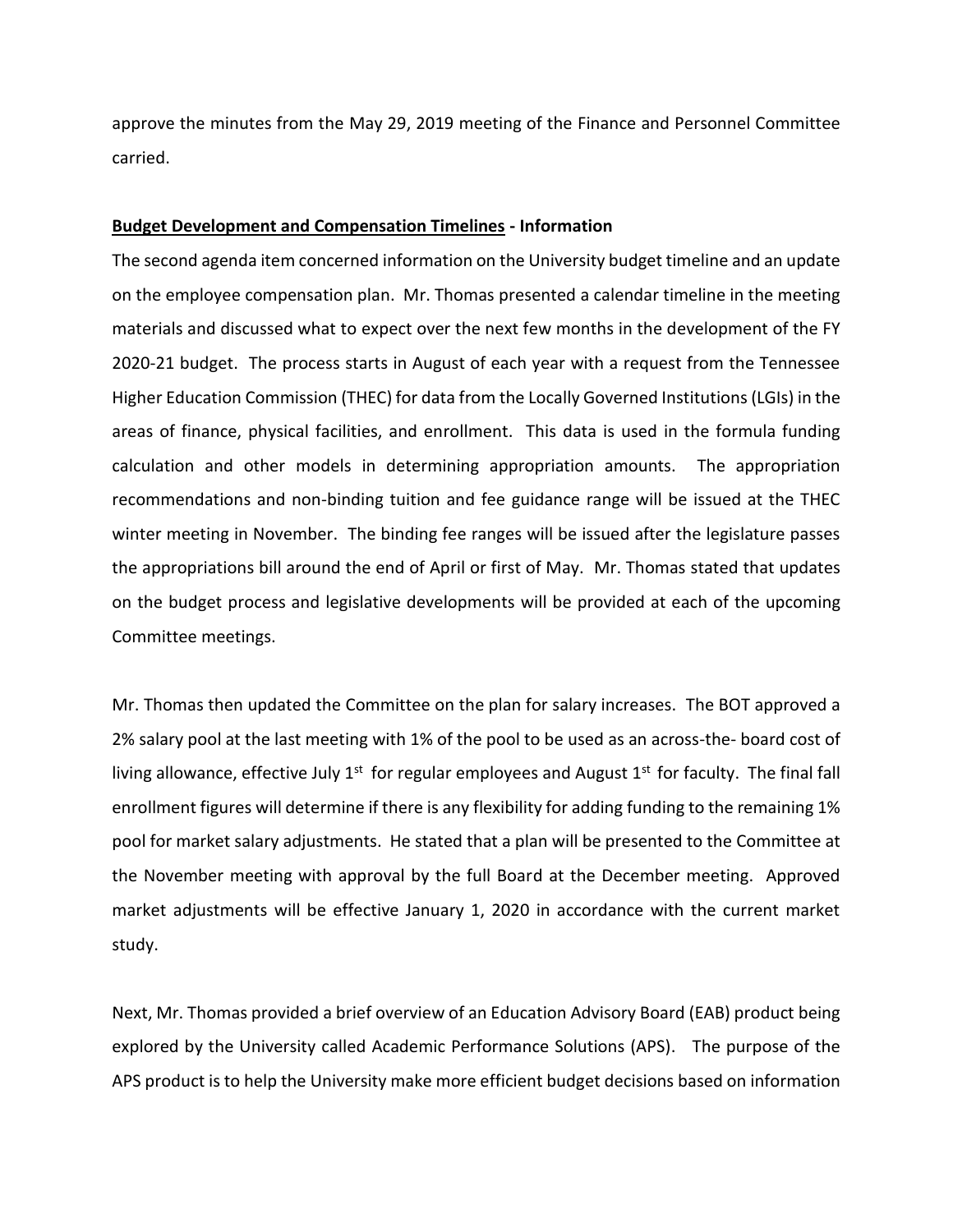collected from enrollment data. The review is being led by the Office of Student Success. Updates on this process will be provided at future Committee meetings. Trustee Martin asked how the results of the collection of this data will be used to influence off-campus decision making within the current budget timeline. Mr. Thomas responded that the data being collected now would not affect the current timeline; however, since the funding formula is on its last year of the second five-year phase, there is a possibility that the data could influence some changes we would like to see in the next funding formula. Dr. McPhee noted that there would be an opportunity to present the impact of this data on the University at the Senate and House Budget hearings in February and March of next year. Mr. Thomas concluded the timeline information presentation and asked if the Committee had any further questions.

Trustee Baker asked for an update on fall enrollment numbers. Dr. Sells provided the following enrollment information as of September 9th:

- Freshman enrollment is up 14.47%
- Transfer student enrollment is up 3.93%
- Total new student undergraduate enrollment is up 9.99%
- Overall enrollment after the final purge is up .38%

Trustee Wright asked if the University follows up with students that do not re-enroll after being purged for nonpayment to determine their reasons for non re-enrollment. Dr. Sells responded that this is done through academic advisors who work with small cohorts to track these students individually. She further noted that the number of students purged was down this year over last year. Much discussion ensued concerning University efforts to assist students with financial issues through academic advisor outreach and increasing scholarship dollars without compromising academic standards. Board Chairman Smith asked Mr. Thomas to provide a report within the next few months to show the optimum number of students necessary for the University to operate at maximum efficiency. Mr. Thomas stated that the APS platform should allow for such an analysis.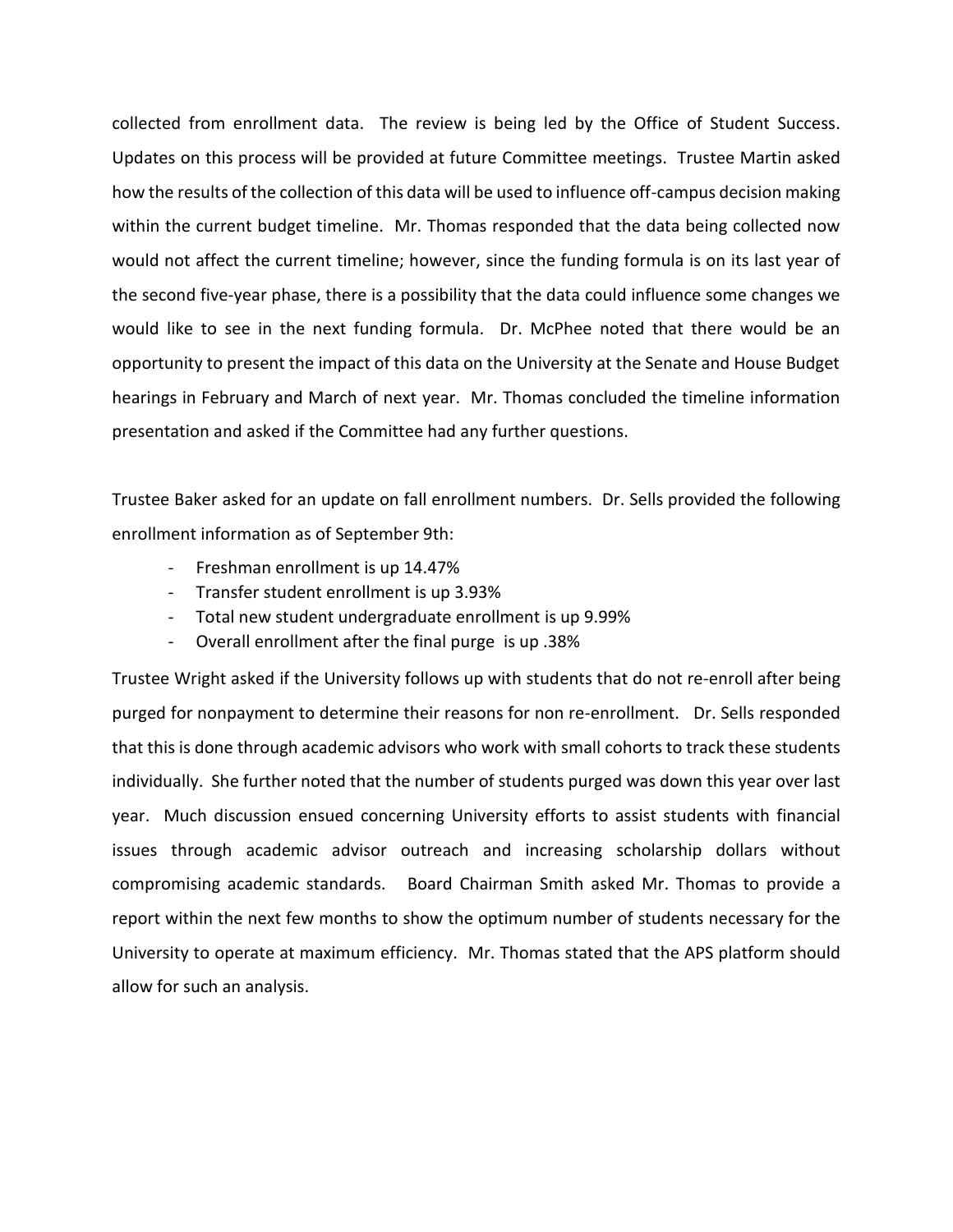#### **Policy Revisions - Action**

The next agenda item was a recommendation for approval of revisions to University Policies 101, 620, and 622. Ms. Zimmerman provided a brief summary of the proposed revisions to Policy 101 Minors Participating in University Sponsored Programs or Programs Using University Facilities. She explained that additional provisions are being added for clarity concerning things that can or cannot be done within our camps or programs for minors, along with an enforcement section to provide consequence for violation of the policy. Trustee Martin asked if these revisions fall within the normal guidelines. Ms. Zimmerman responded that they do. Next, Bill Waits, Assistant Vice President for Campus Planning, provided information to the Committee on the proposed revisions to Policies 620 Campus Master Plan and 622 Acquisition and Disposal of Real Property. He informed the Committee that the proposed revision to Policy 622 is to properly reflect the title of University property in the name of the "State of Tennessee" rather than the "MTSU Board of Trustees". The jurisdiction over the property will be listed as Middle Tennessee State University. This is in conformance with the State of Tennessee Real Estate Asset Management (STREAM) policies and procedures. Trustee Martin moved to approve the revisions to Policies 101, 620, and 622. Trustee Baker seconded the motion. A voice vote was taken and the motion to approve the revisions to Policies 101, 620, and 620 carried.

#### **Capital Projects Update - Information**

The next agenda item was a capital outlay projects update from Mr. Waits and a capital maintenance projects update from Joe Whitefield, Assistant Vice President for Facilities Services. Mr. Waits provided the following updates on current capital outlay projects:

- Construction of the 91,000 square foot Academic Classroom Building is 50% complete with total completion scheduled for June 2020.
- The 54,000 square foot School of Concrete and Construction Management, included in the budget for FY 2019-20, was approved July 11, 2019 by the State Building Commission. Demolition is planned for Abernathy Hall and Ezell Hall. Design is starting on an addition to the satellite chiller plant that will serve the east quad of campus.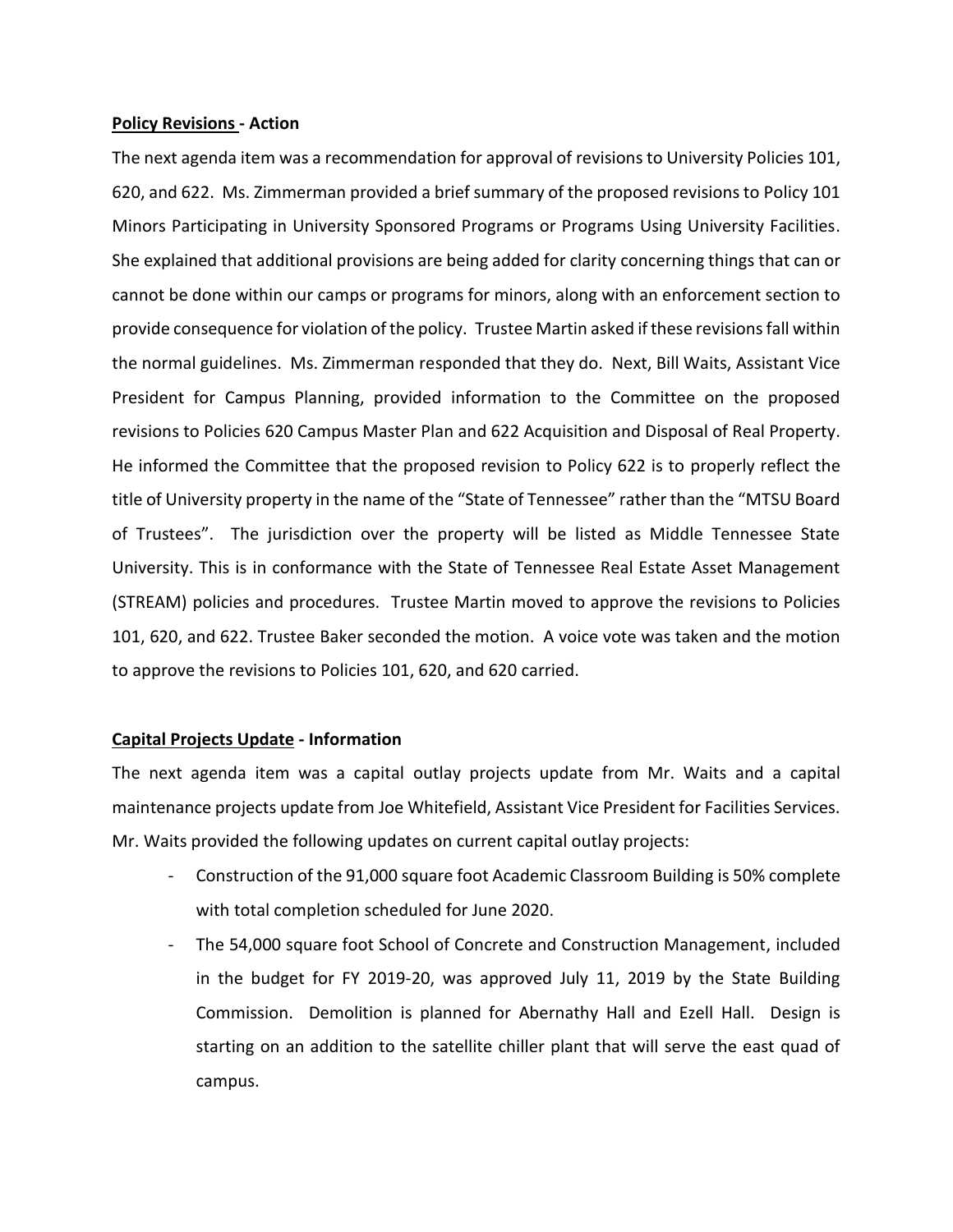- The capital outlay project request for the 88,000 square foot Applied Engineering Building was submitted to THEC in July and will be submitted to the Tennessee Department of Finance and Administration at the end of September. The project is currently being scored by THEC.

Trustee Baker asked if the University had any upcoming plans for property acquisitions or gifts. Mr. Waits responded that we are currently in the process of acquiring a residential property located on East Main Street. Discussion ensued concerning the timeline for submission of future construction projects. Mr. Thomas explained that the next step would be determined by where the Applied Engineering Building falls within the THEC outlay scoring. He then provided the Committee with a brief summary of the scoring process and possible outcomes for proposed projects once that information is received from THEC. The discussion next turned to the importance of promoting the University's Applied Engineering programs, specifically the Mechatronics program. Dr. McPhee stated that we have a very strong partnership with the school systems through the certification programs with community colleges. This has resulted in greater growth in this area than anticipated by the University. The discussion ended with a question from Trustee Eisenberg concerning whether the recently approved athletic update is now part of the Campus Master Plan. Mr. Waits confirmed that the update has been approved by the State Building Commission as an amendment to the 2016 Campus Master Plan.

Next, Mr. Whitefield gave a brief update on the University's capital maintenance projects. He directed the Committee to schedules provided in the meeting materials containing the status and costs of current projects, along with information from previous projects to provide a full picture of the maintenance operations by fiscal year. He also provided the Committee with an overview of the timeline for funding, design, and construction of the maintenance projects. He noted that there are year-to-year project themes developed in the process of keeping the infrastructure up and current under the funding levels granted by the state. Julie Morrell, Director of Capital Construction, was introduced to the Committee as the manager of these projects once they reach the construction phase.